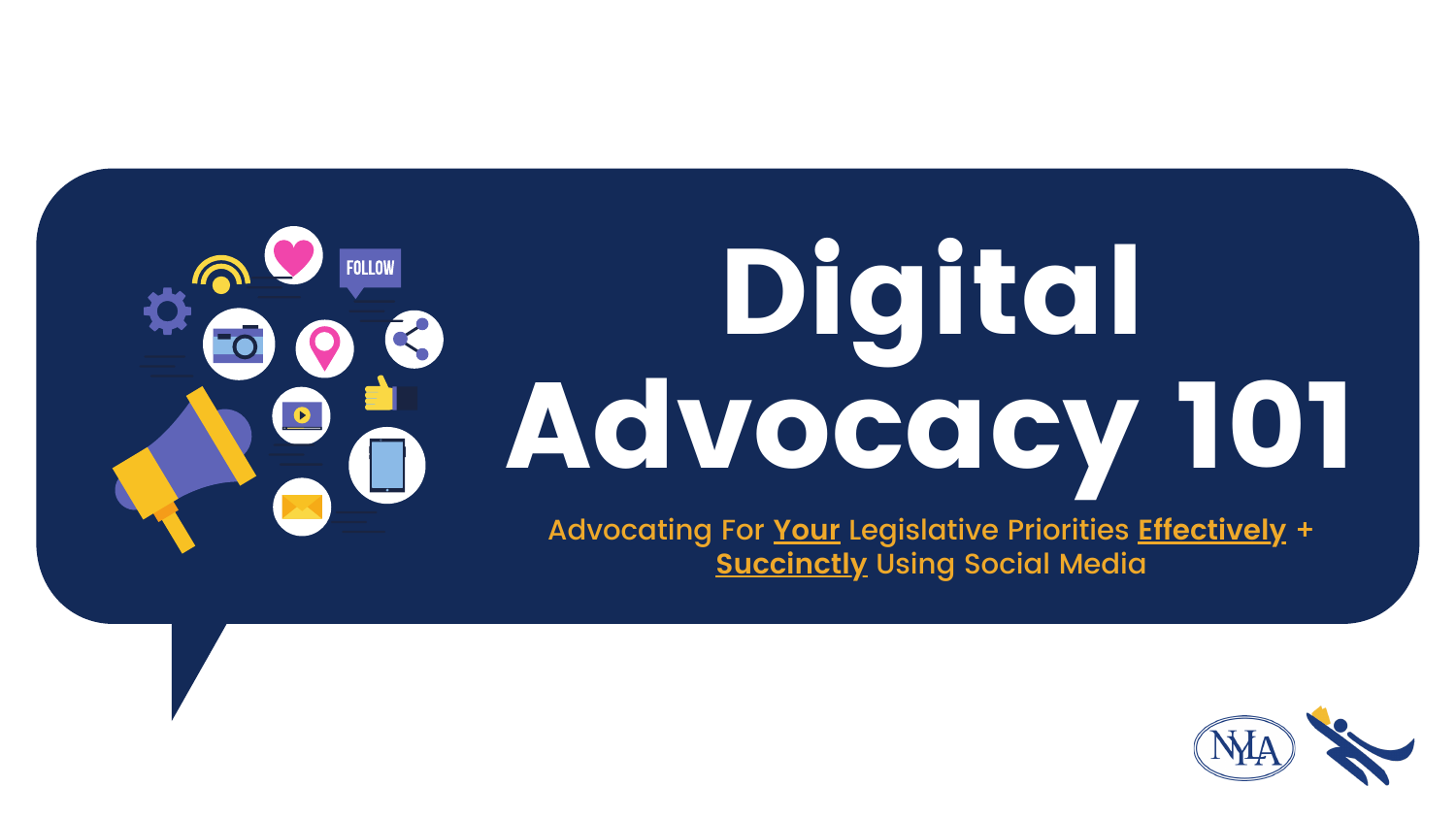

## Digital Advocacy

l.The Basics of Social Media & Advocacy 2.Building Your Network of Influence 3.Amplifying Our Priorities on Social Media 4.Wrapping Up

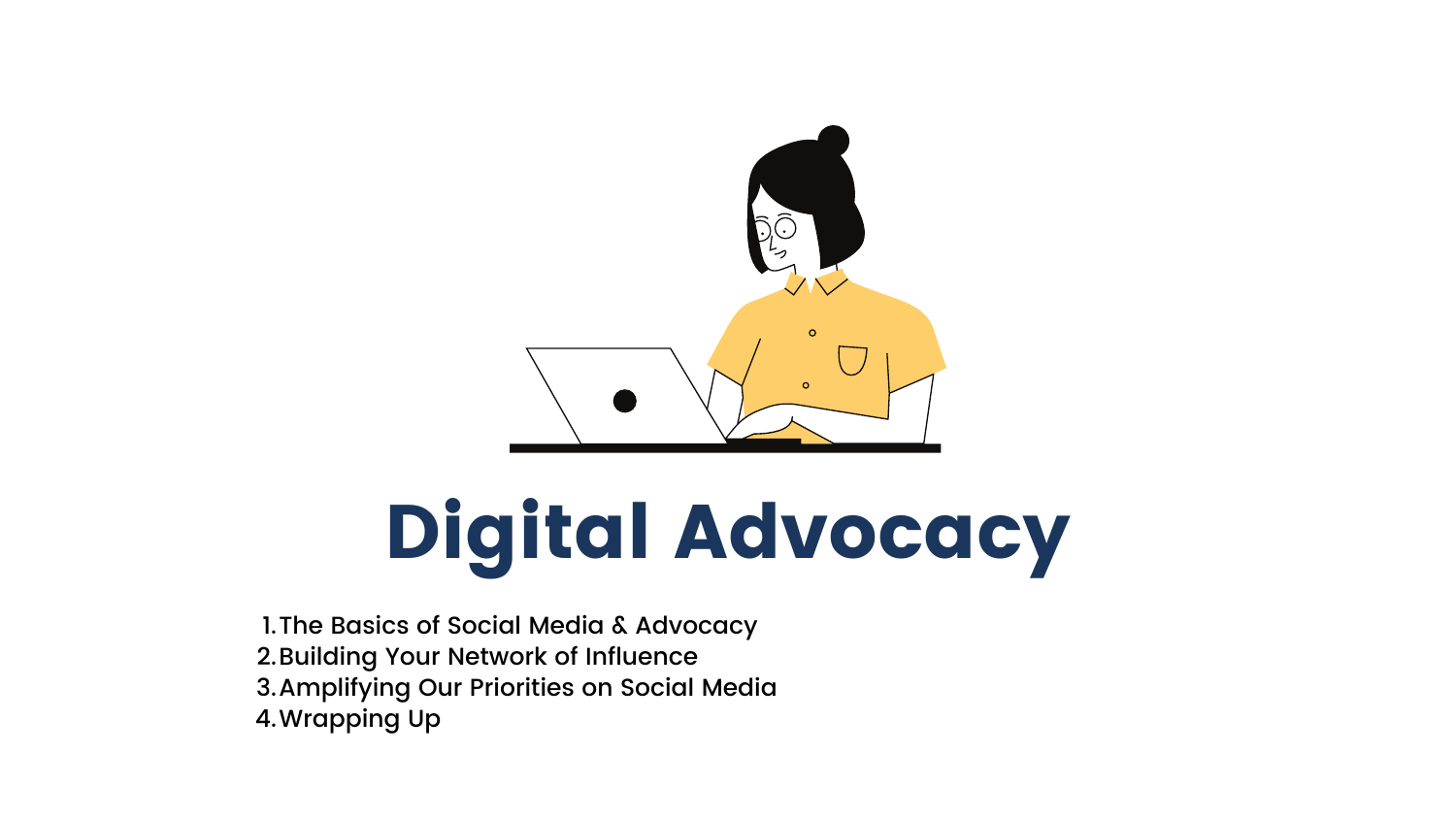





- Which social media account(s) do you have?
- Are they up-to-date, public, & actively used?
- Whom are you following?
- Who follows you?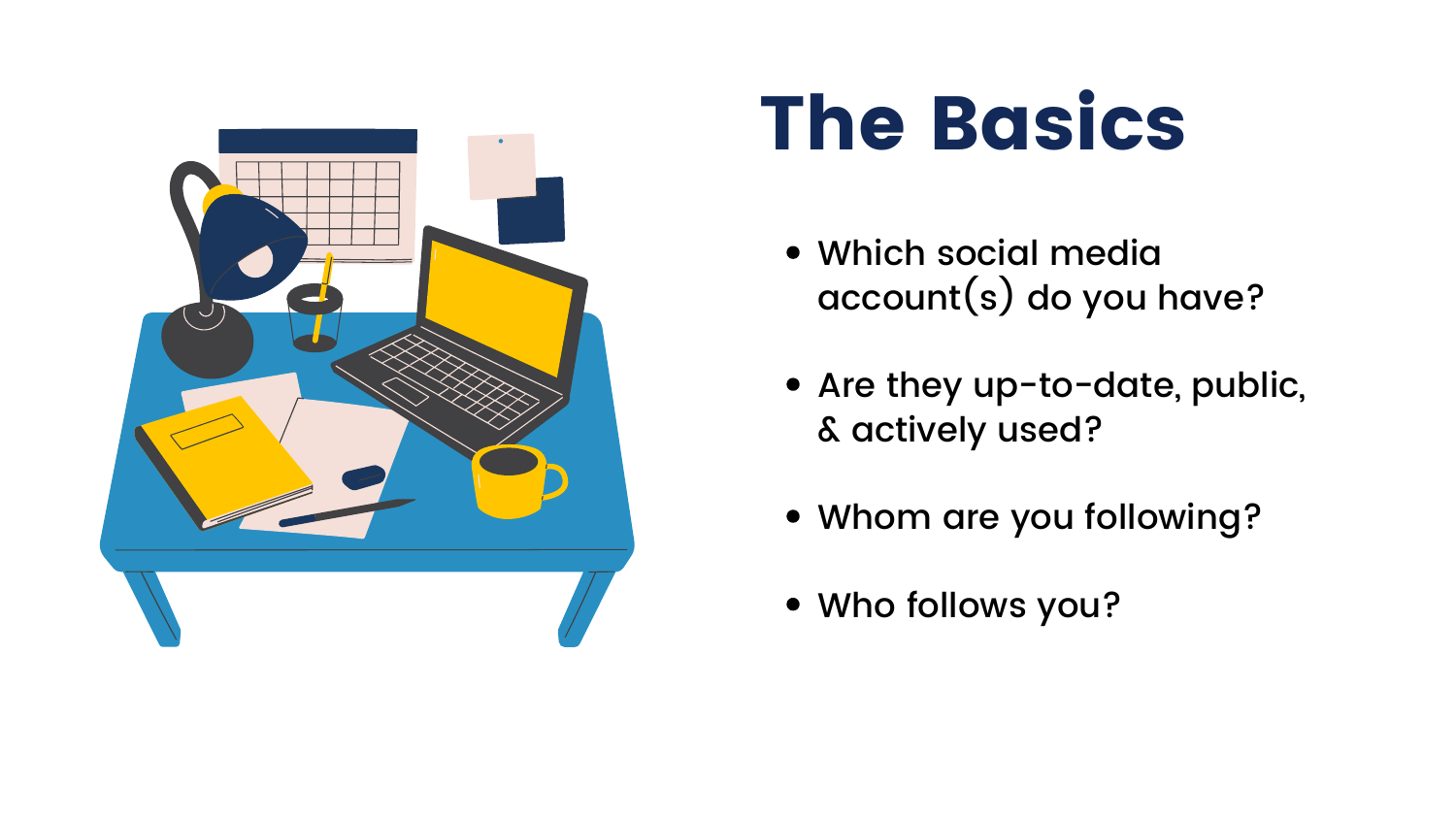### Build Your Network of Influence

- Follow NYS Executive Leaders
	- **[Executive](https://twitter.com/i/lists/1352030791971307528) Twitter Directory**
- Follow Your State Legislators
	- **E [Assembly](https://www.nyla.org/userfiles/uploads/NYLA_-_NYS_2022_Legislative_Directory_-_Assembly_Twitters.pdf) Twitter Directory**
	- **Senate Twitter [Directory](https://www.nyla.org/userfiles/uploads/NYLA_-_NYS_2022_Legislative_Directory_-_Senate_Twitters.pdf)**

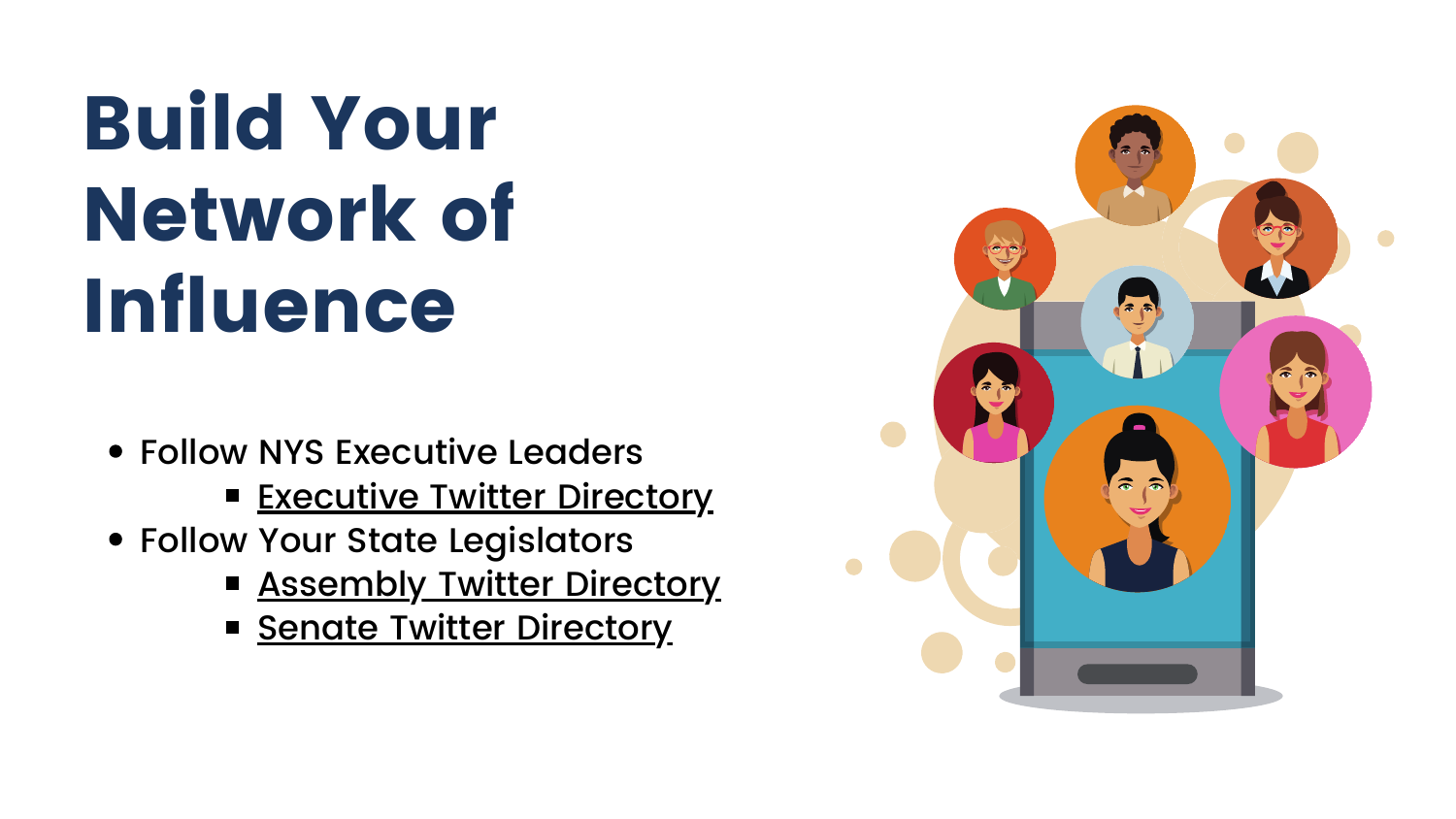■ Today, I am joining hundreds of #LibraryAdvocates across NYS to advocate for the legislative and budget priorities that will strengthen #NYSLibraries! **I** l am advocating for [INSERT BILL NAME HERE] which is sponsored by @[INSERT SENATOR SPONSOR HERE] because [INSERT REASON HERE]. Learn how to be a #LibraryChampion during #LAD22 here:

- **.** [Visualizing](https://www.nyla.org/userfiles/uploads/NYLA_-_Library_Advocacy_Day_22_-_Leveraging_Your_Network_of_Influence.pdf) Your Network
- Crafting The Perfect Message Let' s Practice
	-
	- https://www.nyla.org/lad2022





## Amplifying Our Priorities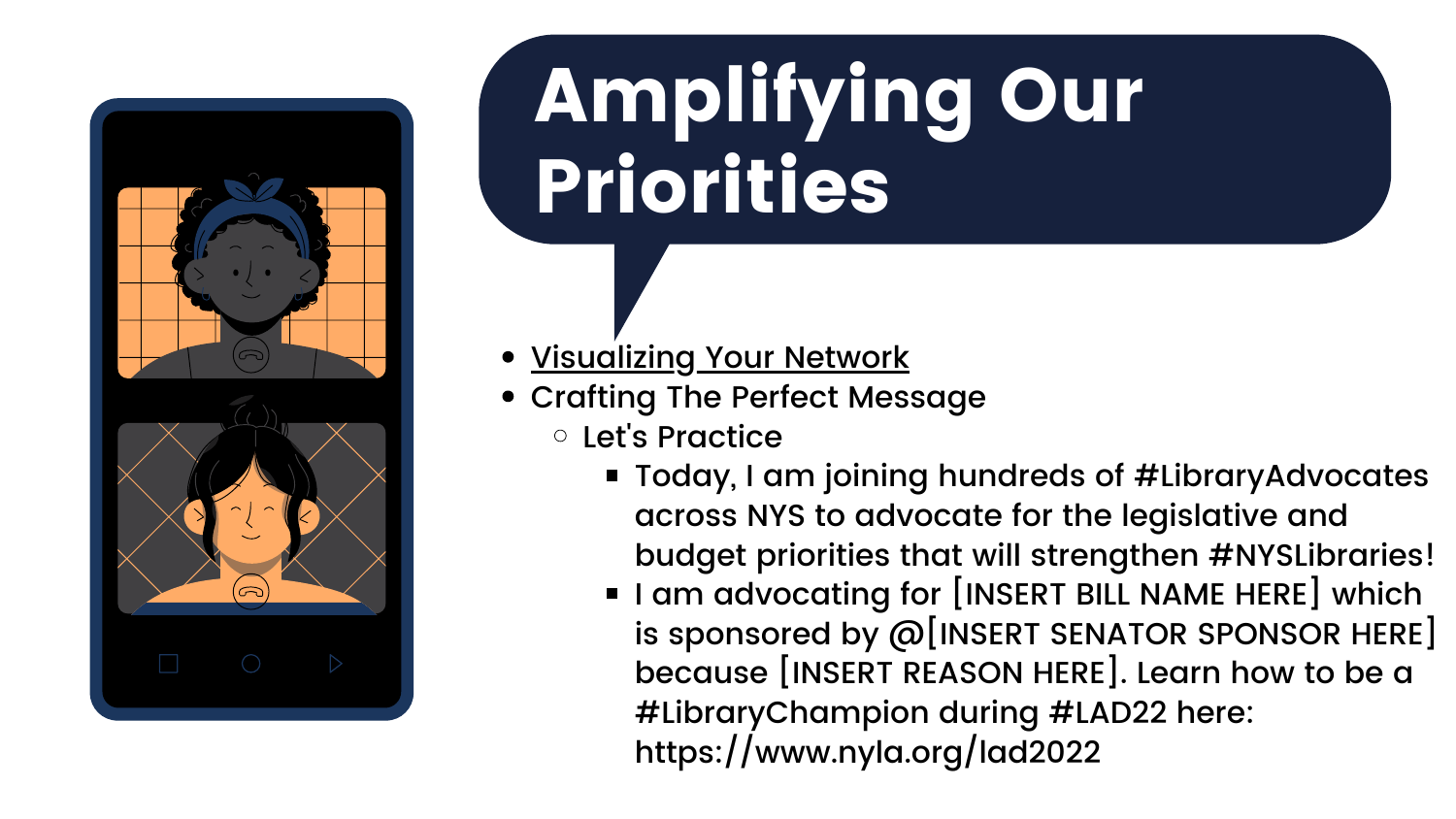### Wrapping Up

Follow, Engage, and Tag Your Elected Officials

- 
- Use Hashtags (Wisely)
- Post with Purpose
- Like, Retweet, Reply, and Repeat
- Use Your Words, and Your Face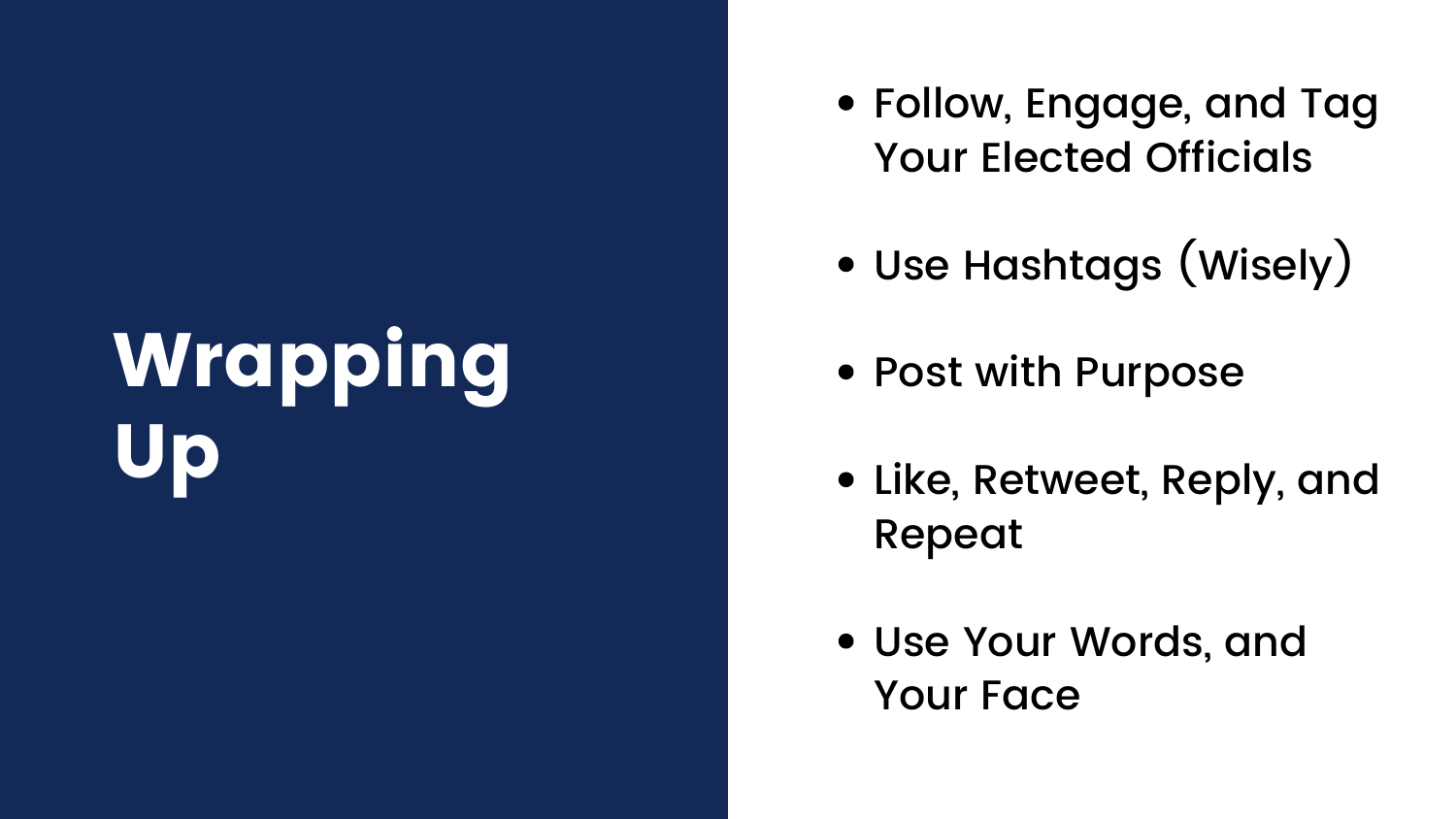

## Lets Discuss!